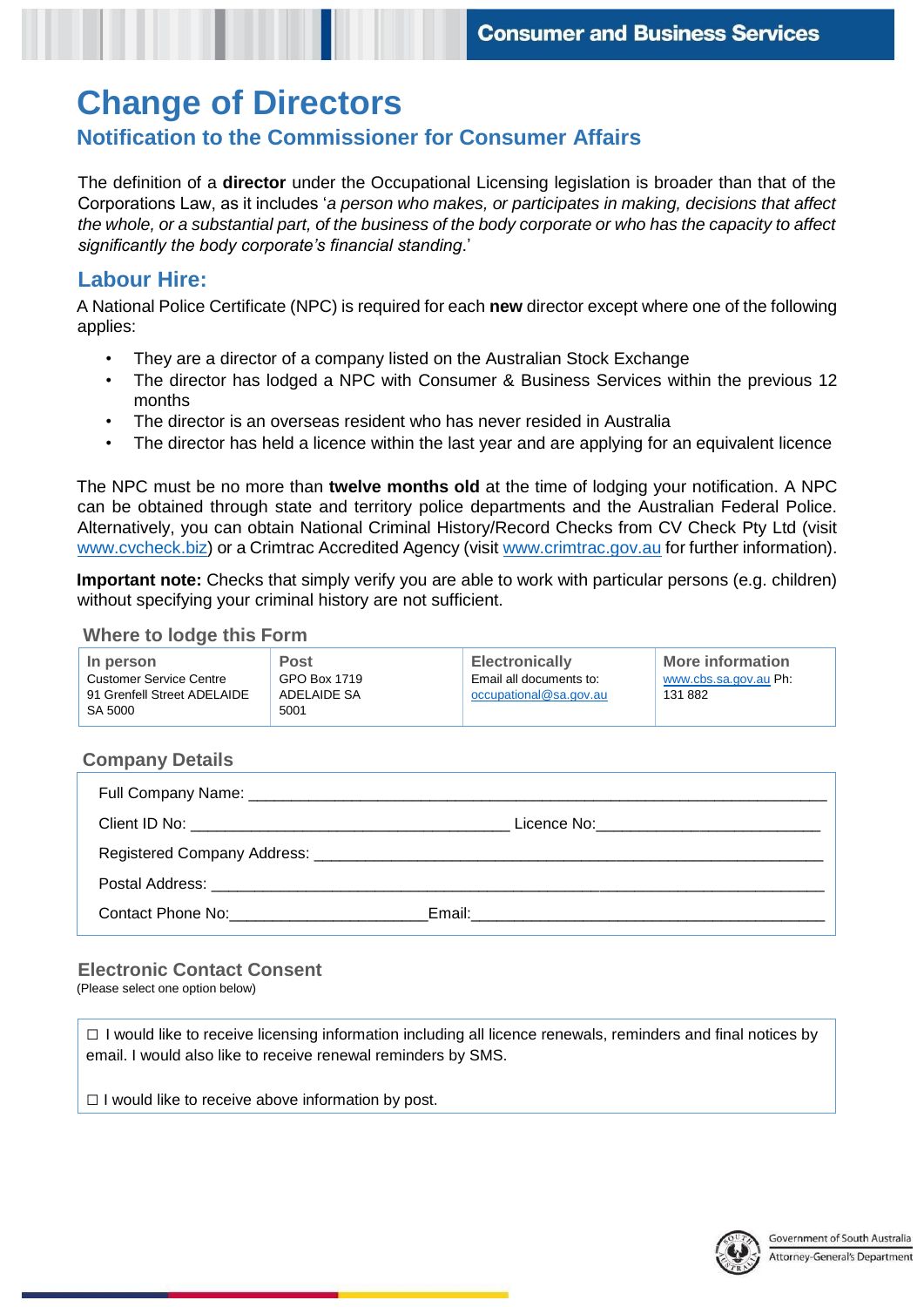New directors of company

| <b>Director 1</b>                                                                                              |
|----------------------------------------------------------------------------------------------------------------|
|                                                                                                                |
| Family Name: 2008 2010 2021 2022 2023 2024 2022 2022 2023 2024 2022 2023 2024 2022 2023 2024 2022 2023 2024 20 |
|                                                                                                                |
|                                                                                                                |
|                                                                                                                |
|                                                                                                                |

## **Director 2**

| Date of Birth: The Contract of Birth: The Contract of Birth: |  |
|--------------------------------------------------------------|--|
|                                                              |  |

## **Director 3**

## Directors to be removed or replaced: